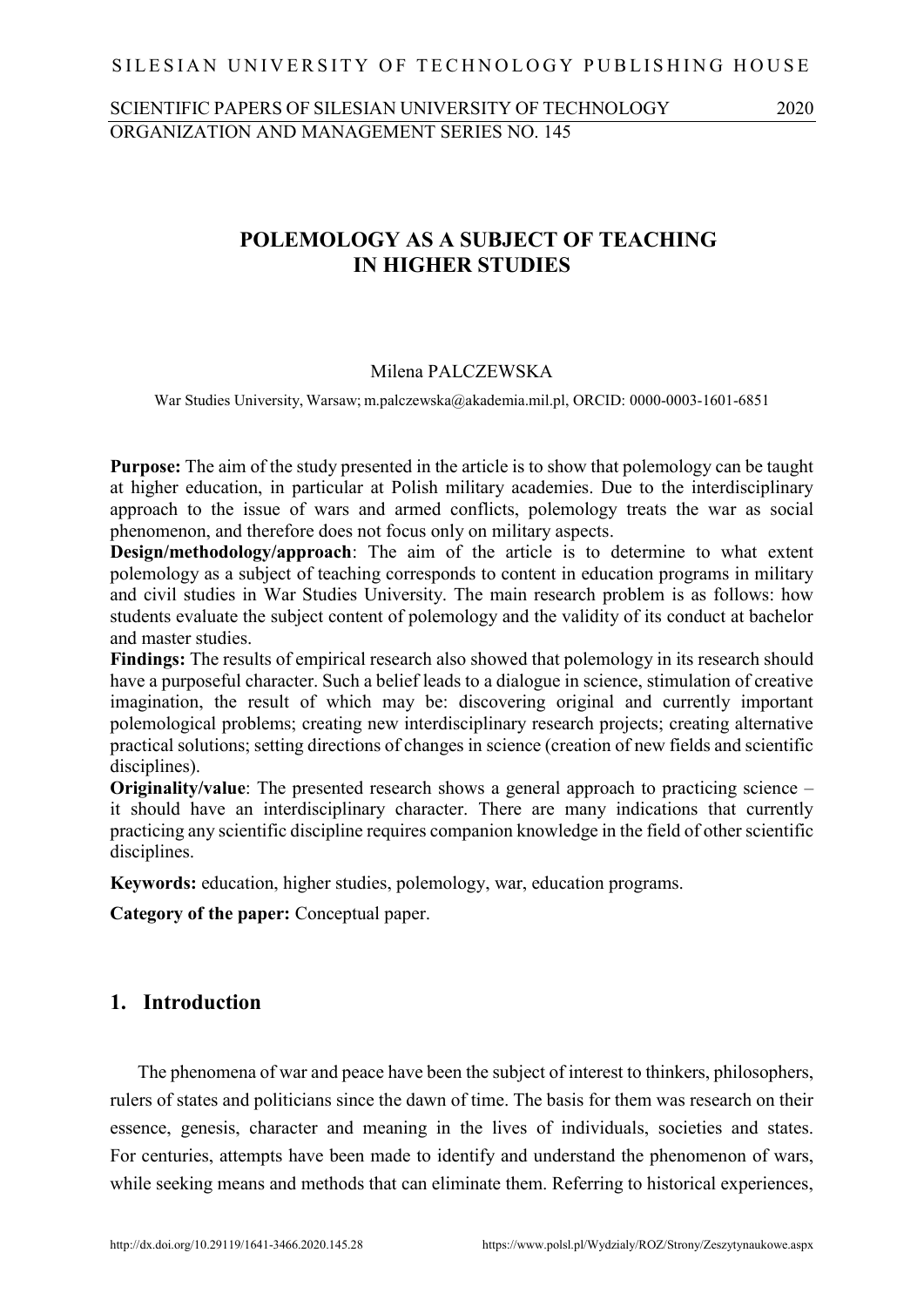it should be stated that war and armed conflicts are a social phenomenon that requires interdisciplinary, multi-aspect research.

The aim of the article is to determine to what extent polemology as a subject of teaching corresponds to content in education programs in military and civil studies in War Studies University. The main research problem is as follows: how students evaluate the subject content of polemology and the validity of its conduct at bachelor and master studies.

### 7 **2. The essence of polemology**

8 The word *polemology* is derived from the Greek word *polemos,* which means *fighting, war*. It is considered that G. Bouthoul is its precursor. The term was meant to distinguish polemology as a field of research on war from the traditional military academies of war science. 11 The two specialties, namely war and armed conflict, are inextricably linked with each other. There are many definitions in the literature. Referring to the words of C. Clausewitz's, 13 a war theorist, *war is nothing but an extended duel* (Clausewitz, 1995, p. 3), it can be said that war in classical terms is a specific act of violence. It is based on relationships between two or more actors who deliberately choose violence in their relationships. Likewise, H. Grotius, who has formulated his definition of war, also claims that *it is the state in which people are in* 17 *conflict, by force* (Grotius, 1957, p. 86). In this connection, the question is why violence is the main action that conflict parties take. On the one hand, a motivator is willing to change the state 19 of things by, for example, defining a new social structure, changing areas of influence, 20 or satisfying particular ambitions. On the other hand, all activities aim at achieving the strategic 21 goal of victory. *In a classic look, victory is nothing but the adversity of the adversary with the*  will that is imposed on him, as a result of the new rulers' submission (Fryc, 2009, p. 12-13).

Returning to the field of war – polemology research, it is necessary to define the subject matter of the research, the purpose and the means at its disposal. According to T. Keson 25 polemology is a field of science dealing with the scientific study of war. The purpose of polemology is to analyse the phenomenon of wars in a manner similar to the study of other 27 social phenomena. It analyses their nature and the ground, location in time and space, periodicity, intensity, cause-effect relationships and typology. According to this approach, 29 research on conflicts and wars is conducted on three levels: theoretical investigation of 30 conflicts, discursive research into war and peace, and detailed investigation of conflict situations. On the other hand, according to E. Ponczek, polemology *is a study of the war*, 32 *its etiology, including reflections on undertakings concerning the possibility of eliminating*  33 *military conflicts and ensuring security and the realization of peace* (Ponczek, 2007, p. 7)*.* In this context, there is an emphasis on investigating the causes of war, and on practical,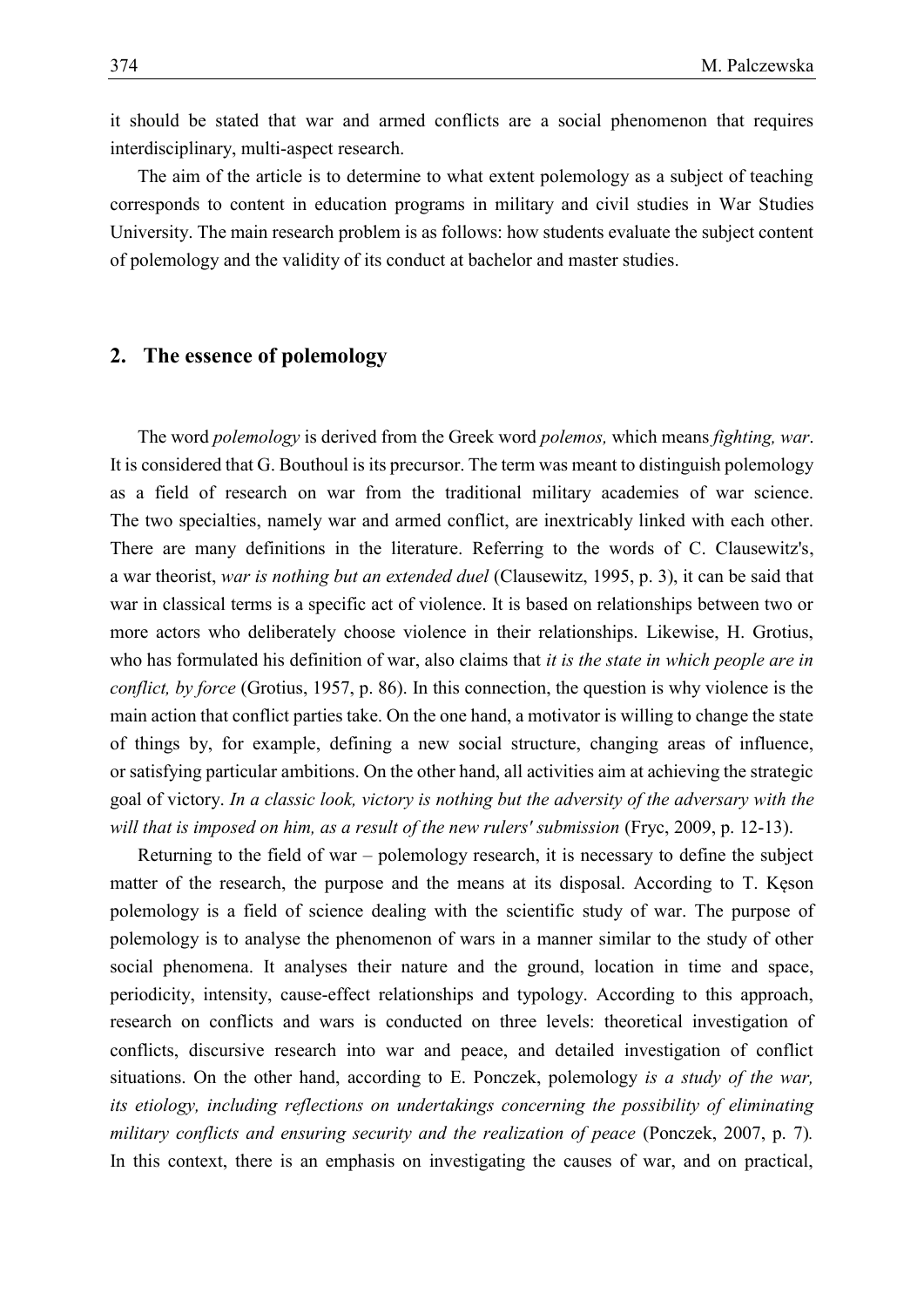pragmatic undertakings in the sphere of influence on consciousness, the psyche of people who might reject social aggression, and military conflict as unworthy behaviour of the individual. The definition of polemology is also found in the Lexicon of Contemporary International Political Relations. It is referred to as *the area of research into wars. Deals with explaining the causes, sources, determinants of wars and armed conflicts* (Mojsiewicz, 1998, p. 28).

6 An important aspect is that polemologists *use the negative definition of peace, claiming that*  7 *it is a state of no war or organized collective violence* (Tuszyński, 2003, p. 7). It can be said that polemology is a variation of research into peace. However, there is a narrower approach to investigating the direct causes of war and organized violence. Less attention is devoted to political, economic and social conditions.

Polemology is based on three main pillars:

- the general sociology of war, where attention is focused on the rhythms of wariness,
- the etiology of war and virulence factors, which are designed to investigate structural, cyclical, and occasional causes of conflicts,
- prospection, including polemological barometers.

 Polemology is considered to be a relatively young scientific specialty, but various conceptions of wars have appeared almost since the dawn of our civilization. Polemology deals with the study of armed conflicts and wars of the past, present and future. The creator of the notion of polemology, G. Bouthoul, is the author of the concept of predicting conflicts and wars. It is based on predicting the potential for a war by analysing signs and symptoms based on historical experience. Its primary research method is discursive analysis – based on the proposition – which assumes that each link in the chain of reasoning depends on the immediate precedent and affects the next one. *Clarification of the sources, essence, character and effects of wars (and social conflicts) served to eliminate them and to build on this basis a lasting, universal and just peace* (Rosa, Świniarski, 1995, p. 8).

The study of polemology emphasizes the need to know the war before embarking on the experience of peace. *Knowing the war can create a framework for knowing peace. The basis of polemology is to observe the phenomenon of war in a similar way to the study of other social phenomena* (Gałganek, 1985, p. 133).

The study of polemology assumes that the causes of wars are concentrated on three levels:

- structural causes depending on the level of intellectual development, technological development, economic, agricultural and industrial development, demographic situation, historical and geographical conditions,
- business reasons especially political ones alliances, coalitions, changes and behaviour of the public under the influence of propaganda, indoctrination and ideology,
- occasional (direct) causes unforeseen incidents, provocations, etc.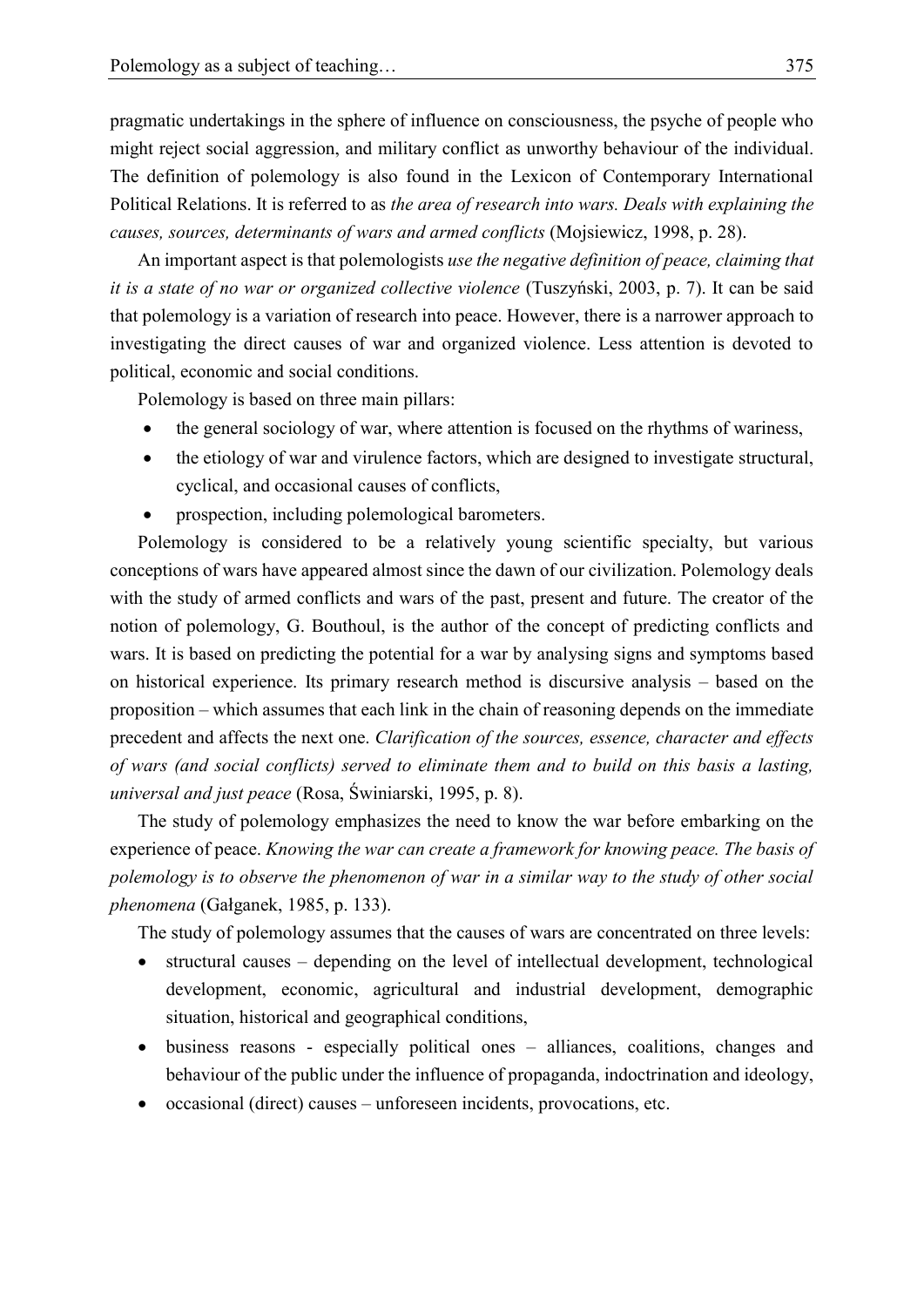Polemology in its research into the future development and predictions of possible wars or armed conflicts uses five polemological barometers: geographic/geopolitical factors (including geographic features, space and time), long-term factors (the theory of periodic wars), business cycles barometers of national structures (related to the state structure, development indicators, demographic indicators), short-term barometers (including the search for the causes of wars and armed conflicts in the sphere of motivation).

7 Polemology, whose one of the precursors is Q. Wright, also defines the cause of the war. This researcher has formulated two classifications that clarify wartime motives. The first – divided into scientific, historical and practical motives  $-$  is based on the study of phenomena, properties, means and the course of wars over the history and environment that shaped the 11 changes in war art. The second classification included technological, legal, sociological and 12 psychological aspects (Wright, 1964). Consequently, it can be seen that war should be 13 considered together with factors shaping the everyday lives of states and societies.

Referring to J. Bloch, war is an unavoidable phenomenon in the functioning of states and societies. History cards have shown that conflicts are almost on the agenda. Consequently, war affects all spheres of state existence. Therefore, this phenomenon should be considered 17 politically, economically, technically and socially. *Thinking about war in every country is*  a common concern. But this fear would increase even more if everyone realized that the 19 *economic crisis that would trigger a new war in Europe would outweigh the economic*  complications that accompanied the old wars, leading, perhaps, directly to the fall of today's 21 *social system* (Bloch, 2005, p. 134)*.*

Polemology assumes that war is based on the relationship between two or more actors who deliberately choose violence in mutual relations. War is by no means a human-to-human relationship, but a relationship to a state in which individuals become enemies by accident, not as people, or as citizens, but as soldiers; not as members of the motherland, but as defenders. Finally, every state can have as an enemy only other states, not people, since there can be no real relation between things of different kinds.

Polemologists claim that war proves to be a prerequisite for preserving peace and preserving 29 security, an intermediate stage in shaping purpose-oriented, conditioned consent and harmony in every social structure. In this view, armed conflict is an integral part of building a global social order. It reflects the individual's aspirations for transformations in the economic, political, legal and ethical realm. War is therefore a dynamic factor in initiating the change of the unjust and deprecating social system. It initiates the process of constructing new political, economic, and ethical systems. It presents itself as an antithesis in the continual abrasion of opposites. War is a result of an uncontrolled increase in defensive aggression and an unrestrained desire 36 to change status quo. The rise of this tendency to change unjust interpersonal relationships, 37 especially at the political and economic level, will continue to be a source of social and moral conflicts and will eventually lead to the outbreak of war.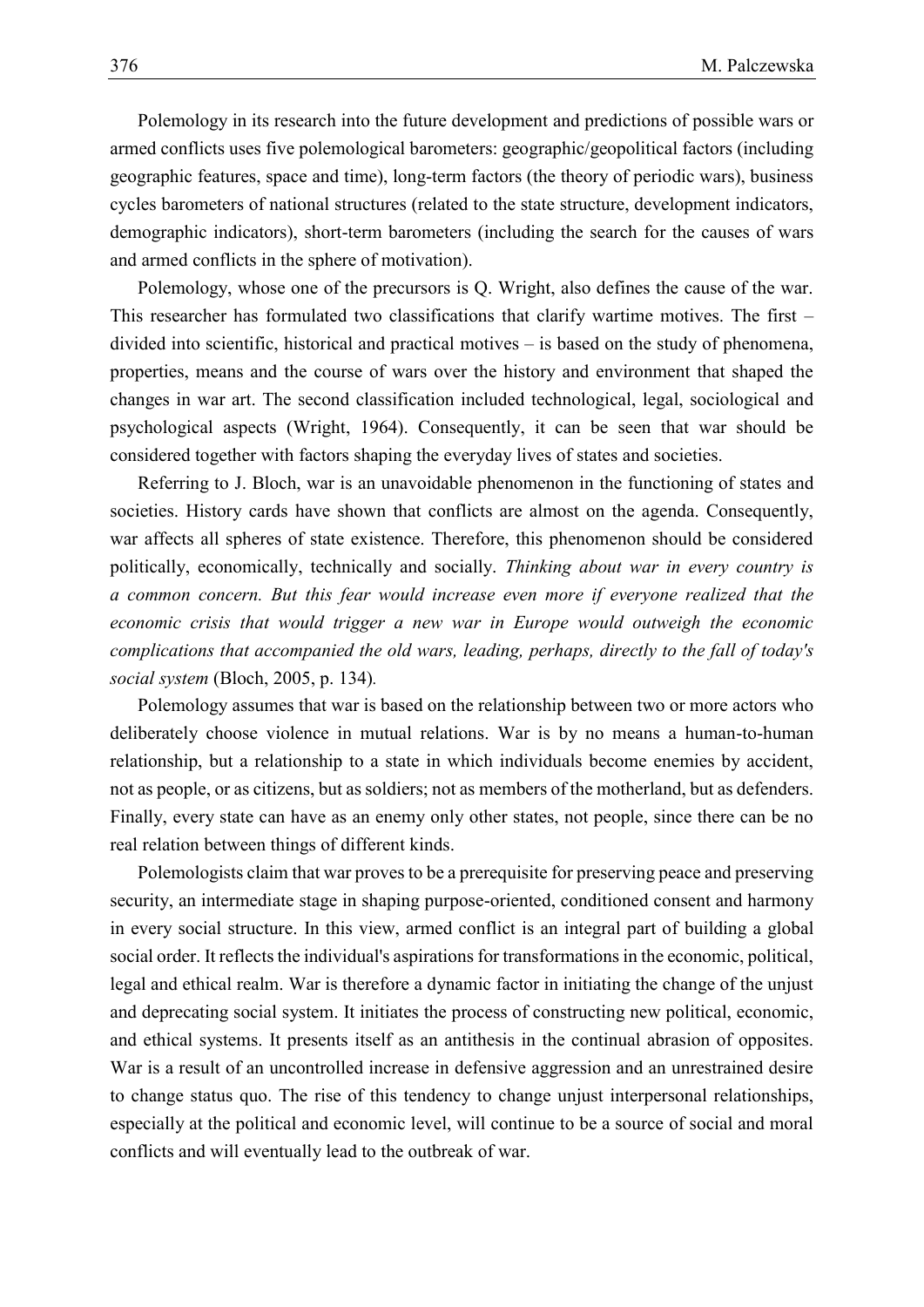The wars that passed and come, which are the area of study of polemology, have many 2 common elements but also differences. Therefore, in formulating projections for future years, it is necessary to draw conclusions from the conflicts that have already occurred in human history and to take into account the trends that change the present reality. Similarly, J. Bloch, 5 said that *in fact, the war will only have one point in common with the wars of the past, namely,*  6 *that its purpose will be to enslave the conqueror to fulfil the conditions dictated by the victor.*  7 *In order to achieve this goal, you will have to break the opponent's strength and deprive him of*  8 *the ability to continue fighting* (Bloch, 1900, p. 291). Therefore, new weapons production technologies are moving towards the total destruction of the enemy using the smallest means. In addition, warfare is committed to the eradication of as many lives as possible, and the death of the civilian population is almost certainly included in the script of war.

It can be said that, in a certain way, the wars of the past have shaped societies and 13 civilizations. From the way of life, by influencing the structure of society, to the ways and styles of government. Paradoxically, they have also influenced the strengthening of interpersonal bonds through the joint action of individuals and families against aggressors. Consequently, according to the polemological work *A Study of War* by Wright, it can be said that wars and armed conflicts at the turn of the century have begun to play a stronger role in society. The most negative strategy of action can be attributed to the war by implementing a population 19 elimination function, which, with the advancement of technology, has been increasingly effective in the form of increased numbers of deaths. However, wars and armed conflicts, 21 especially those from the beginning of civilization, have influenced the consciousness of the human population connected with the statehood and creation of the nation, the homeland. The desire to defend one's family, land, belongings, and life has increased in people's desire to 24 fight against aggressors. There were also alliances and federations, acting in opposition to the 25 perpetrators who laid the foundations for the present military organizations. Nevertheless, 26 it should be borne in mind that wars and armed conflicts are governed by their separate laws, and therefore armed conflicts in which violence occurs are a specific type of political conflict. Among them we can distinguish wars as specific armed conflicts that meet three conditions:

- two or more armed parties are involved in the fighting, at least one of which is represented by regular government forces (military, paramilitary, police units),
- on both sides there must be a central organization that directs the war (even if its main aim is for defence or guerilla purposes),
- armed operations show some continuity, both sides have a planned strategy (Żukrowska, 2011, p. 50).

In today's world, wars and armed conflicts play a very different role than the acquisition of geopolitical territories. In the present situation, the possibility of deciding about peace or war in a given region will increase the status of decision-makers. The prospect of influencing public sentiment, creating fear in the population, or playing "deadly" military technology alone 39 changes the status and role of war. Relating to history, the factors that have influenced the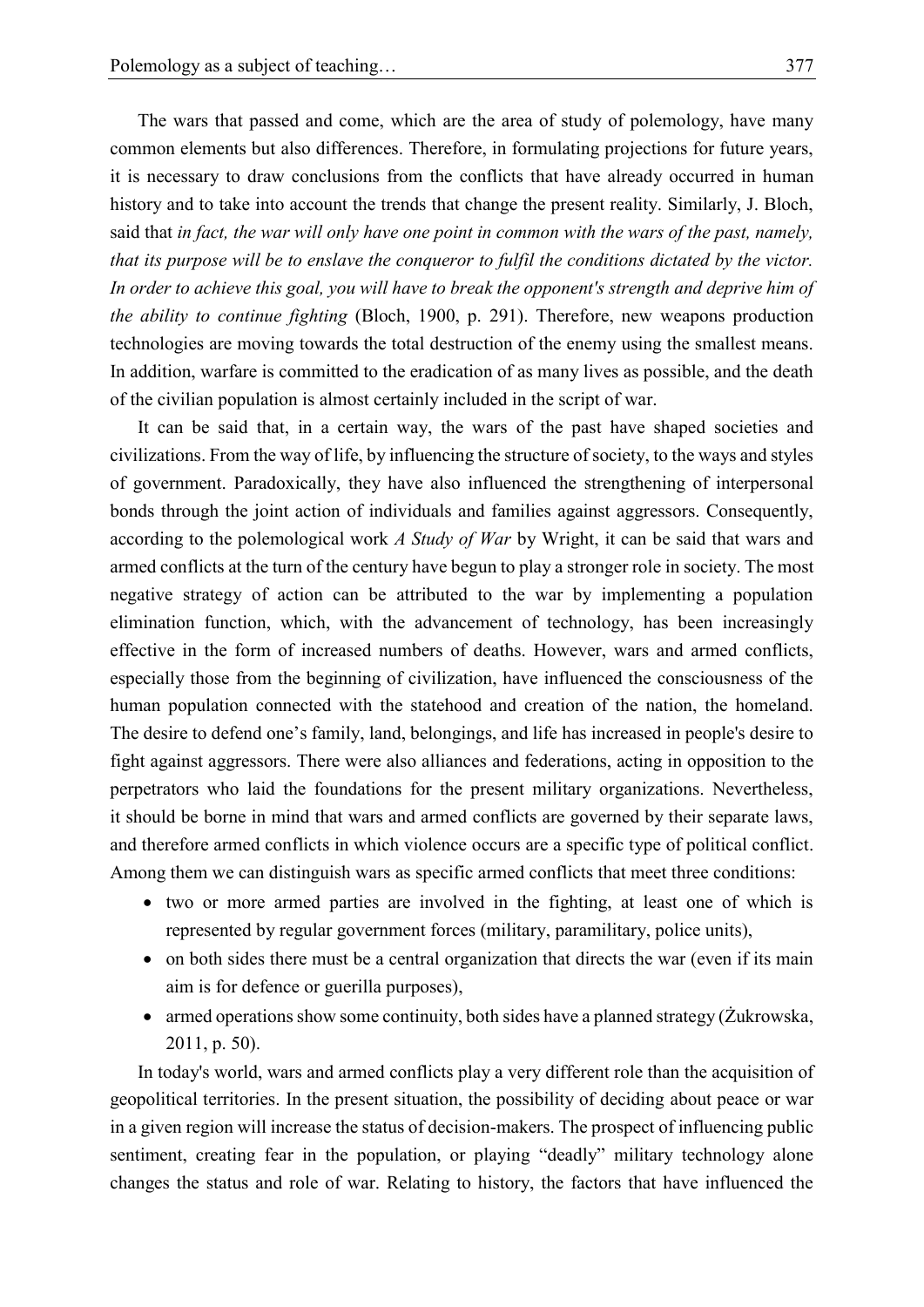1 course of armed conflicts and wars were primarily the introduction of electricity, chemical 2 weapons, aircraft and nuclear weapons. These inventions have elevated the status of more industrialized countries, as opposed to less industrial ones. In this way, there was a clear division between those states that had created the war and its actions, not just the military. 5 In addition, the merger of the defence industry with ordinary business has intensified the role of war in society and the state.

According to Q. Wright, the phenomenon of war should be dealt with and considered from the point of view of each of the combatants. Therefore, for all those involved in the war, it is, in its simplest form, intensified by military activity, psychological tension, legal force, and social inclusion. However, this intensification cannot produce an effect until both sides of the war have comparable military strength. Referring to the point of view of the civilian 12 population, whose state fights in war or armed conflict, this phenomenon will always be 13 associated with increased state activity. It covers all aspects of its functioning, e.g. military, 14 political, economic, social or cultural. Aristotle also pointed out that *wars and conquests are*  not the purpose of the state, even though the state must be prepared for war (Aristotle, 2011, 16 p. 185). Therefore, all technological improvements, invented and produced for the sake of wars should be regarded as good, but they are not necessarily the ultimate goal of the state, but are only the means for it.

The character and face of modern warfare have been shaped by a number of factors. Referring to Q. Wright, one of the most influential figures in the subject of war is military 21 technology. In his book *A Study of War*, he divided history into four periods, initiated by a particular invention that influenced the social life of the population and at the same time produced concrete military and political consequences. They are as follows: adaptation of firearms (1450-1648); professionalization of the army (1648-1789); capitalization of wars  $(1789-1914)$ ; totalitarianism of wars  $(1914)$ . While analysing wars and armed conflicts, these aspects should be extended to in-depth analysis of the military means available at the moment. 27 For example, when characterising modern military technology, its advanced mechanics, increased population of the army compared to previous years, progressive militarization of society, the nationalization of national war effort, and the possibility of total war must be taken 30 into account. In addition, Q. Wright suggests considering war together with economic, political, military and cultural changes.

The polemological approach to the cause of war represents a fundamentally interdisciplinary and historical standpoint for martial arts. It focuses on in-depth analysis of 34 geostrategic interactions, military and political technology, political and legal factors (including national and international norms and laws), sociological and cultural factors (including religion and values), biological and political factors (including ethnic identity, age, gender), ideological factor (including concepts of peace and justice), dialogue (diplomacy, media, propaganda), 38 the natural environment, and psychological factors that influence the causes of armed conflicts and wars.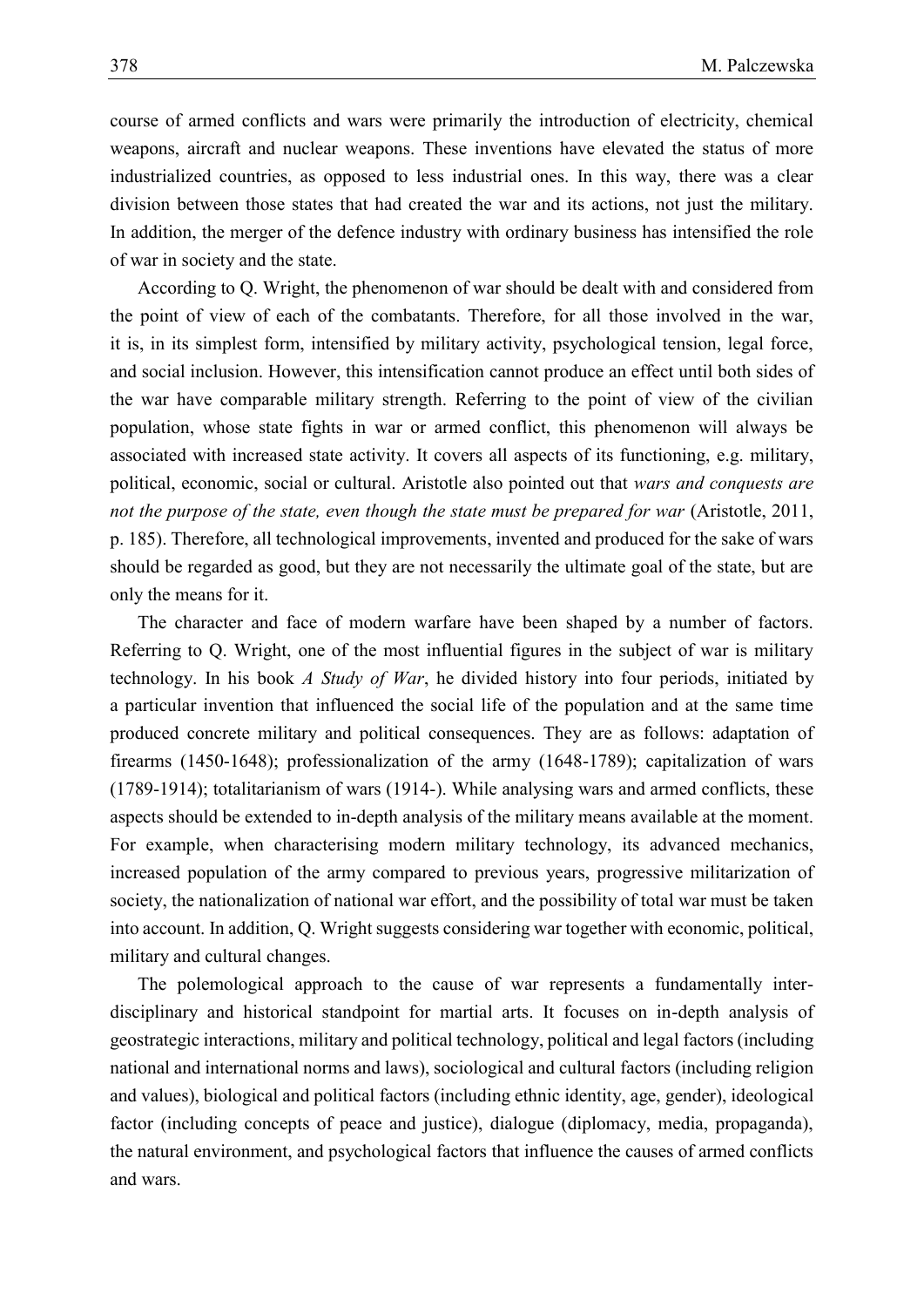# 1 **3. Polemology and its development as a subject of education in the opinion**  2 **of students**

In the research to this article, using the questionnaire survey, a deliberate-random selection of the sample was made. In the academic year  $2017/2018$  (when research was carried out), 5 the population of students of the War Studies University in Warsaw (Poland) was about 6 7,000 people. The questionnaire was addressed to 210 students (which accounted for 3% of the 7 population). Nevertheless, 17 questionnaires were not filled in the right way, which is why they were rejected and not included in the survey. This selection of the sample was mainly focused 9 on the scope of students' knowledge related to polemology.

The research was aimed at getting acquainted with the opinions of the students of War Studies University regarding the polemological aspects functioning in the contemporary world. 12 Finally, the survey covered 193 people, both civilian and military students.

In order to get the best out of the research results, it was assumed that the selection of respondents will be based on two target groups: civil students and officer students (soldiers). The whole group of researched persons are students of full-time and part-time studies, bachelor and master's degree at War Studies University. Such a selection of the research group was dictated by the desire to obtain information from as many respondents who have contact with polemology as possible. Due to the fact that the area of this scientific specialty is relatively little 19 recognized outside the environment of the War Studies University, it was decided to undertake research at this University. In addition, the students who participated in the study had contact with the subject of polemology or the theoretical assumptions of polemology (depending on the degree of studies).

In the survey, using the questionnaire, the following question was asked to the students: 24 *Do you think that polemology (the area of research on wars and armed conflicts) and irenology*  25 *(the area of research on peace) should be developed in the future?* The question, although it seems trivial at first glance, has a justification. Establishing even obvious matters opens the way for further research steps. The accumulation of knowledge, based on research results, should be gradual.

According to the general opinion of respondents (fig. 1), as much as 83% of all surveyed students think that polemology and irenology should be areas that will be subject to continuous development in the near future. Only 6% negated this direction. It can be stated, therefore, that these scientific specialties are not sufficiently developed in the world of science. Moreover, in individual conversations of the researcher with the respondents, opinions appeared that polemology should be more widely disseminated in the academic environment. It seems 35 reasonable to introduce subjects such astheoretical assumptions of polemology and polemology 36 to the canon of compulsory subjects in college at military academies. Most of the respondents were also satisfied with participating in classes related to polemology. They claimed that this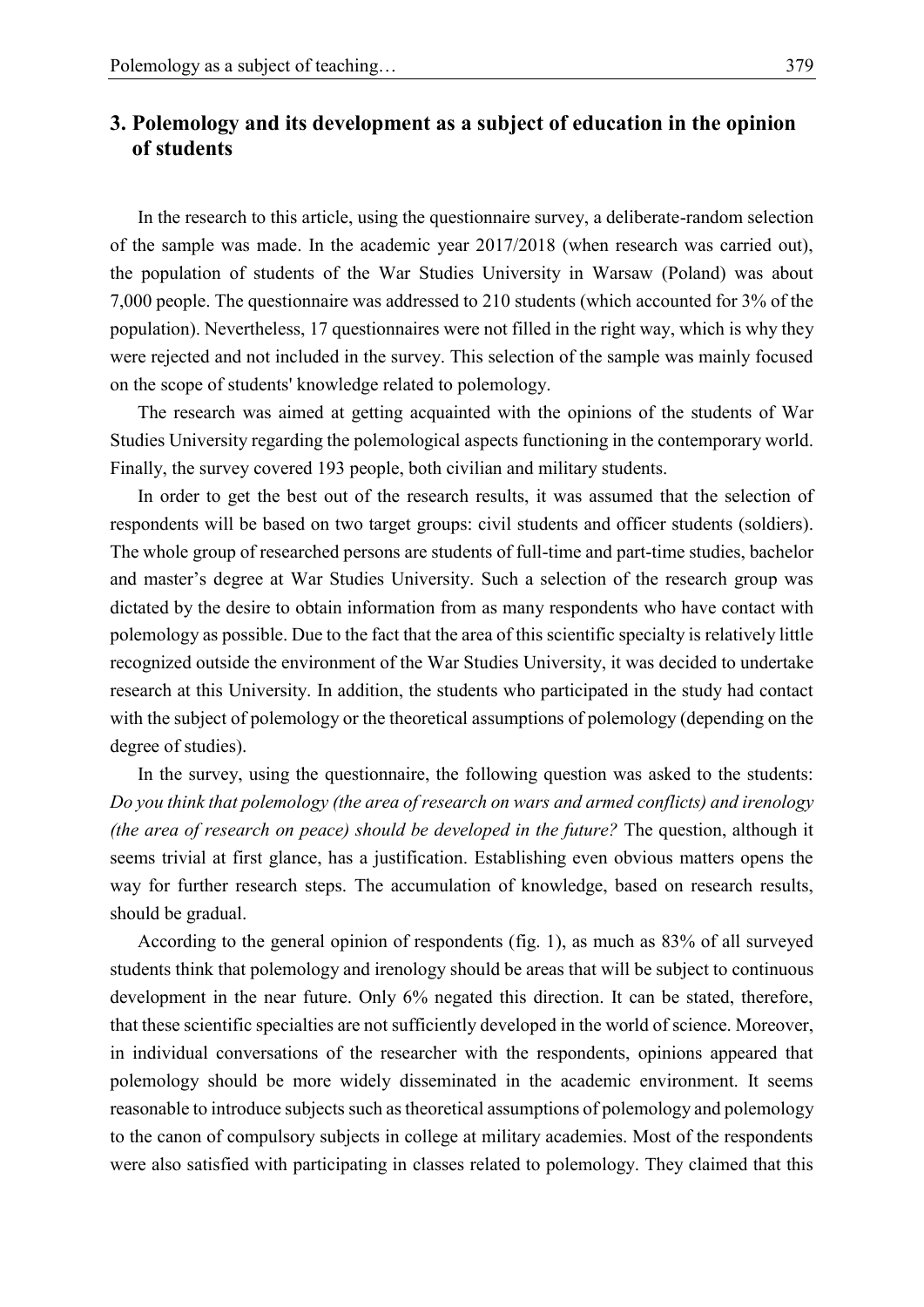

specialty gave them the opportunity to look in a completely different way on the phenomenon 2 of wars and armed conflicts than the traditional approach identified with the art of war.

4 **Figure 1.** *Do you think that polemology (the area of research on wars and armed conflicts) and*  5 *irenology (the area of research on peace) should be developed in the future?* Source: own study based on research.

7 Officers, unlike civilian students, refer to the phenomenon of war and armed conflicts. This is caused by their profession. Some of the military respondents were also members of the 9 Polish Military Contingent in Afghanistan, which is why it can be concluded that their view of the war is more current than those indirectly associated with armed conflicts. The development of future of polemology may give greater research opportunities for the prospection of wars. 12 *The polemological approach in the study of armed conflicts allows the search for the causes of*  13 *armed conflicts in many spheres of social life. Using the principles of prospecting allows to*  14 *determine the symptoms that indicate the development of the internal or international situation*  in the direction of increasing the threat of the state, generated by cyclical and especially 16 *political reasons* (Huzarski, 2012, p. 10).

An important issue in undertaking research efforts is to determine the perspectives for the development of polemology and irenology, as well as directions that affect the contemporary international environment. Therefore, it was decided to address the following question to the 20 respondents: *In what way, in your opinion, the changing image of societies, the mixing of races,*  21 *cultures, religions, greater social mobility will affect the peace or war in the world?*  22 To the presented question, as many as 46% of respondents answered that to a large extent, while 37% chose the answer "to a medium degree", and only 13% answered that to a small extent (fig. 2). Such a range of answers indicates that the specificity of the current international 25 situation and the social and cultural phenomena affects the subject of polemology and irenology 26 research. In this context, it should be remembered that *the basic factor of the war is hatred*  27 *characteristic of the people; another – the game of probability and risk characterizing*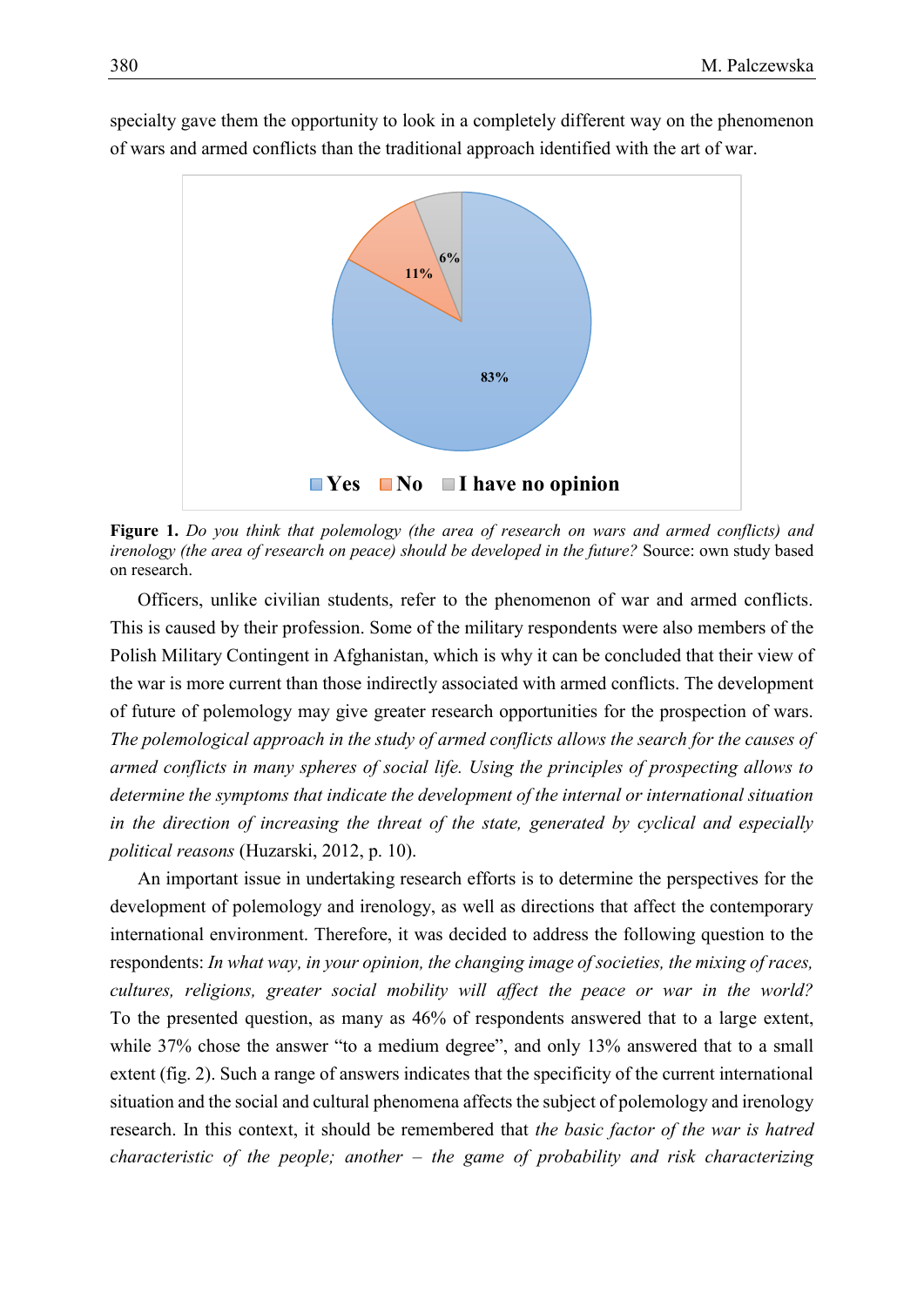1 *strategists, the next – the fact that the war grows out of some political situation and is the result*  2 *of some political intention* (Świeca, 1998, p. 23).



4 **Figure 2.** *In what way, in your opinion, the changing image of societies, the mixing of races, cultures,*  5 *religions, greater social mobility will affect the peace or war in the world?* Source: own study based on research.

7 The factors mentioned in the question, i.e. the mixing of races, cultures, religions or greater social mobility, should be referred to the polemological theory related to the periodicity of wars. This is necessary because the periods between wars have a significant impact on society, especially in the context of demography. According to G. Bouthoul, it is essential for determining the periodicity of wars, which is connected with the end of the process of accumulation of force and the beginning of a cycle of destruction. With the end of the war, a period of relative peace begins. It is characterized by economic and demographic development 14 until it reaches a satisfactory level. These periods follow each other, but under certain conditions cycles can be accelerated.

Referring to the results of research, the population of civilian students stated, almost in half 17 (44%) that the above-mentioned social phenomena to a large extent affect the image of wars and peace in the future. Such an indication confirms the belief that the young generation notices 19 correlations of war and sociology. A sociological approach to predicting wars in the future is 20 therefore advisable. It is societies that create nations and states that are the main actors in armed conflicts. Their transformations also affect politics, and hence geopolitics. All these factors combine in the economy, which by many experts is sometimes referred to as a factor "controlling the present world". The risk of wars is significant due to the possibility of their repetition or long duration. Eternal peace does not present economic dangers. Contrarily, it would probably facilitate the growth of the production of human labour. Eternal war would be economically deadly. War may be somewhat economically beneficial, but only in so far as people allow themselves in moderate doses.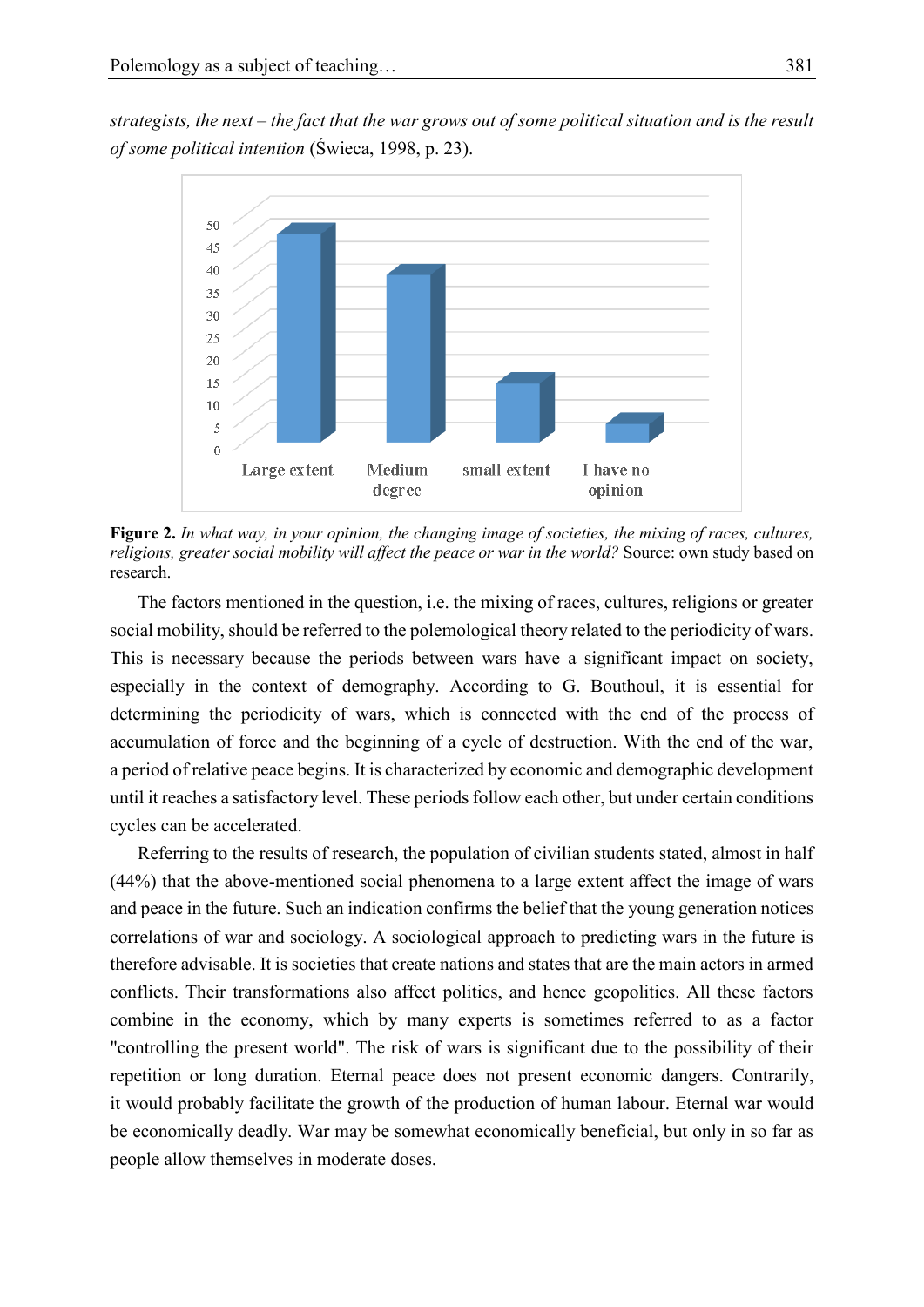The peace mentioned in the question, despite the fact that it is opposed to the war, reacts in 2 a similar way to social phenomena that sometimes shape the activities of state apparatus. Migration, economic emigration, globalization or cosmopolitanism are factors that force 4 changes in the perception of world peace. *In any situation, however, it is important not only to*  5 *specify the conditions that must be met to achieve and preserve peace, but also to answer the*  6 *question under what conditions a person may wish to apply such measures* (Kostecki, 2012, p. 87). In this approach, peace becomes a very wide category, applicable to explaining this phenomena at all levels of the organization of social life.

9 The respondents were asked the question: *According to your opinion, should we consider*  the phenomenon of war and peace along with other sciences, e.g. philosophy, history, 11 *sociology, psychology, geography?* According to the data presented (fig. 3), the vast majority 12 of respondents gave a positive answer (definitely yes and rather yes). Therefore, it should be stated that scientific disciplines such as polemology and irenology are interdisciplinary and combine with other sciences and scientific disciplines.

It can be concluded that depth and precision are the indispensable conditions for the 16 reliability and authenticity of innovative research, including polemological research. The result 17 of compliance with these requirements is the growing specialization of investigations conducted as part of various sciences related to particular fields. The deepening phenomenon of scientific 19 specialization causes a natural need to include research results in a broader, interdisciplinary perspective.



22 **Figure 3.** *According to your opinion, should we consider the phenomenon of war and peace along with*  23 *other sciences, e.g. philosophy, history, sociology, psychology, geography?* Source: own study based on research.

As the group of students pointed out, war and peace are connected with social and humanistic sciences, such as philosophy, history, sociology, as well as with natural and 27 technical sciences – geography or IT. Referring to the conducted research, it can be concluded 28 that considerations going beyond institutional boundaries, usually established scientific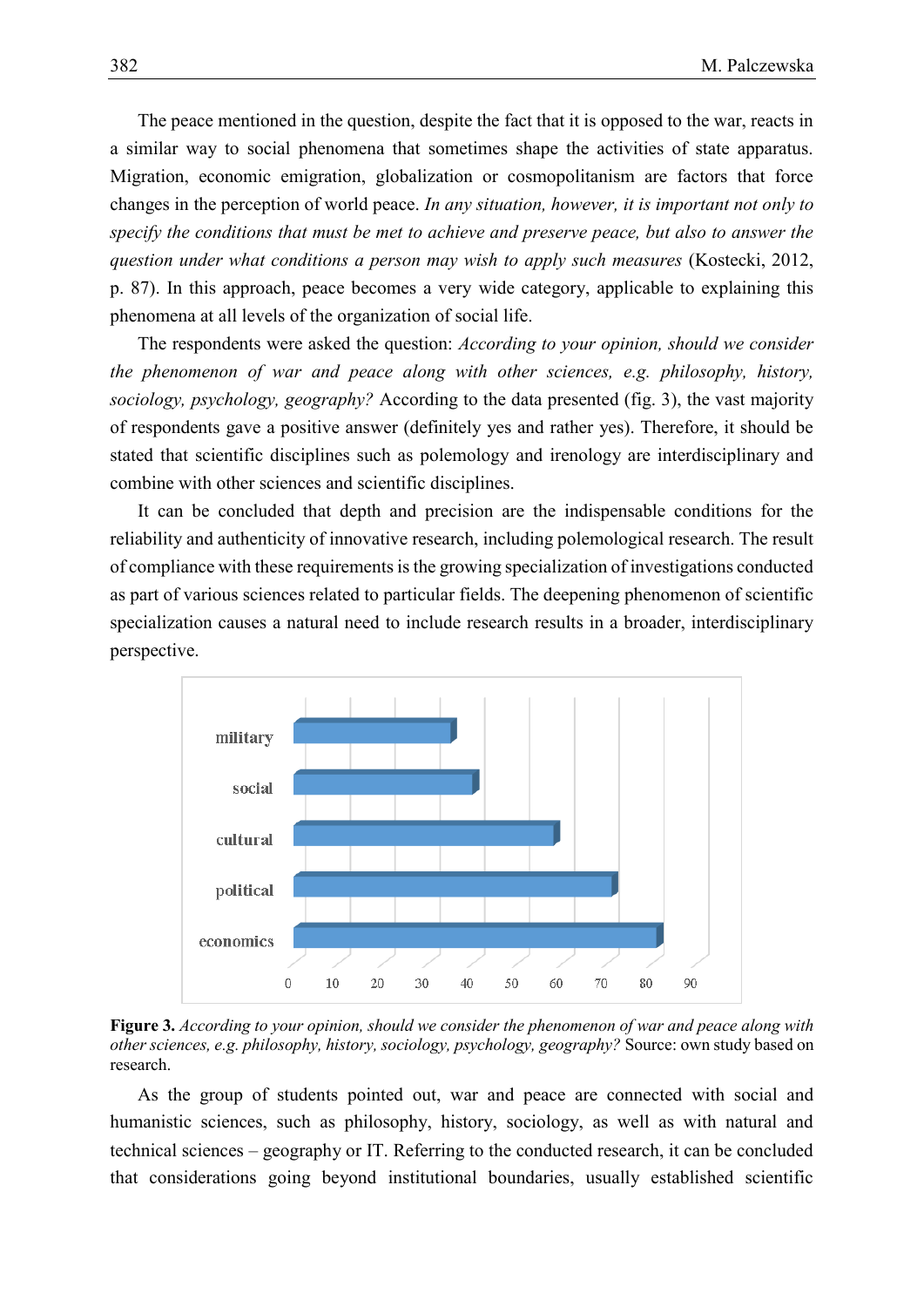disciplines, enable showing relationships between detailed results and building more 2 comprehensive, interdisciplinary areas of knowledge. What's more, it is possible to achieve the synergy effect that comes from mutual inspiration through research that goes beyond the narrow framework of various disciplines or scientific specializations, and create conditions for authentic research innovation.

When forecasting an anticipated picture of future wars, it is first necessary to focus on 7 possible causes of their creation. Therefore, the questionnaire included the following question: 8 *What conditions, in your opinion, will be the most common cause of future armed conflicts,*  wars? Respondents could indicate a maximum of three answers. Among them, economic  $(81\%)$ , political  $(71\%)$  and cultural conditions  $(58\%)$  appeared most often. The distribution of all answers is presented in chart 4. Such a proportion of responses may suggest that the students believe that in the present and future world economics and politics will play a significant role. What is more, the reduction of the role of military conditions leads towards minimizing the significance of the military power of states. Greater emphasis on the economy may cause that wars and armed conflicts in the future will be solved by other methods than it has been done so far.



18 **Figure 4.** *What conditions, in your opinion, will be the most common cause of future armed conflicts,*  wars? Source: own study based on research.

Referring to the results of the research, one should note the tendency that the present world is divided more than it has been seen in history so far. The first visible "dividing line" is 22 abundance. Around 7 billion people live in the world - among them, 1/3 lives in wealth and 23 2/3 are poor. 1/3 is relatively safe (statistically, rich societies are less exposed to the phenomenon of violence), and  $2/3$  live in constant fear for their safety.  $1/3$  is an information society (access to television, internet, mobile telephones, etc.), while 2/3 do not even have access to modern technologies. In this divided world, one cannot speak of the same concept of war for all the inhabitants of the globe (Prins, 2002, p. 10-11).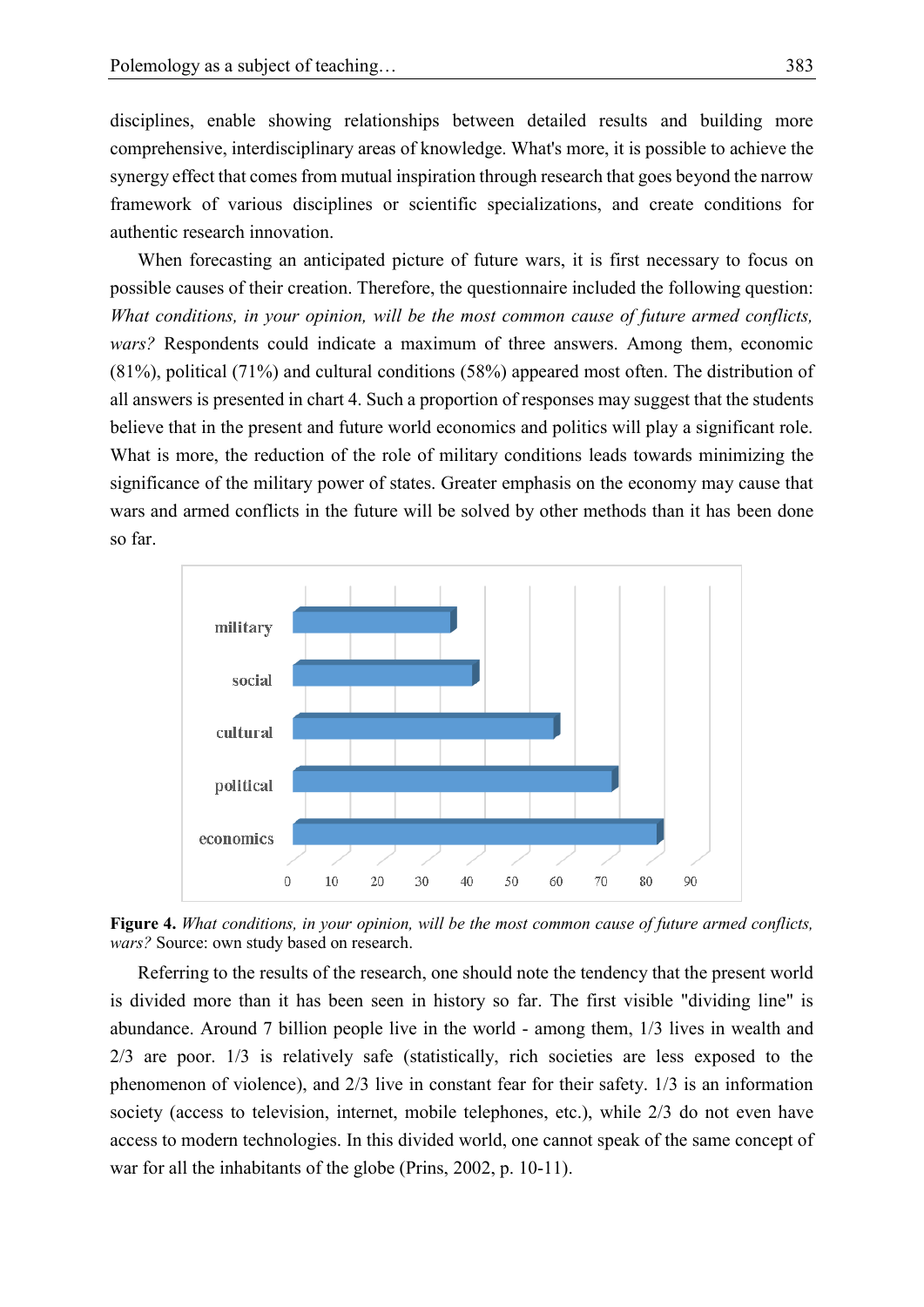1 While forecasting the causes of future wars and armed conflicts, the context of terrorism 2 should also be taken into account. However, at this point it is advisable to mention the methods used by terrorists, which, read incorrectly by the special services or the armed forces of individual countries, may become a prerequisite for launching armed operations. These include: hacking attacks on servers of military organizations, automatic command systems, traffic control systems and nuclear power plants.

 A trend worth mentioning is the fact that some scientists even say that in the 21st century there is a tendency to reconstruct the classic principles of martial art by Clausewitz (Peters, 2007, p. 38-45). There are even theories related to virtual wars (electronically controlled) (Hirst, 2001, p. 92).

11 Military students, despite the fact that they "professionally" deal with war, did not indicate military factor as one of the most important in forecasting future wars. However, despite 13 everything, it's worth taking a look at them. According to numerous researchers and scientists, a revolution in military matters is expected in the coming years. The first important tendency noticeable in the armed forces is the willingness to hide states own defence potential, and at the same time to acquire as much knowledge as possible related to the army of other countries. Such a situation is a consequence of the Cold War. The second issue is identified in the change in the significance of military advantage in direct combat. At present, adequate knowledge and 19 IT systems make it possible to detain enemy troops while conducting military operations. In addition, the dependence of war on the state economy causes further barriers to the freedom 21 to conduct armed struggle. The paradox is that forces of even much smaller numbers are now able to act in a very destructive manner towards the opposite party. The military advantage is no longer, and will not be in the future, the most important factor influencing the picture of the future wars. The third issue, maybe for some very distant, is the change of wars and armed 25 conflicts into fully mechanized activities. Battlefields will be full of robots, and people will command them from command centres. Although this somewhat "cosmic" vision seems highly 27 unlikely, such factors should nevertheless be taken into account, as the application of new technologies in combat may become a key factor in the explosion or, paradoxically, in the future of war and armed conflicts.

Analysing the possible shape of the future war, it is necessary to indicate the aspects that 31 affect its transformation. Therefore, the respondents were asked the question: *Which factors,*  in your opinion, have the greatest impact on the picture of the future war? The respondents had seven answers to choose from. The three most frequently occurring responses were (fig. 5): technology (77%), information (73%) and knowledge  $(45%)$ .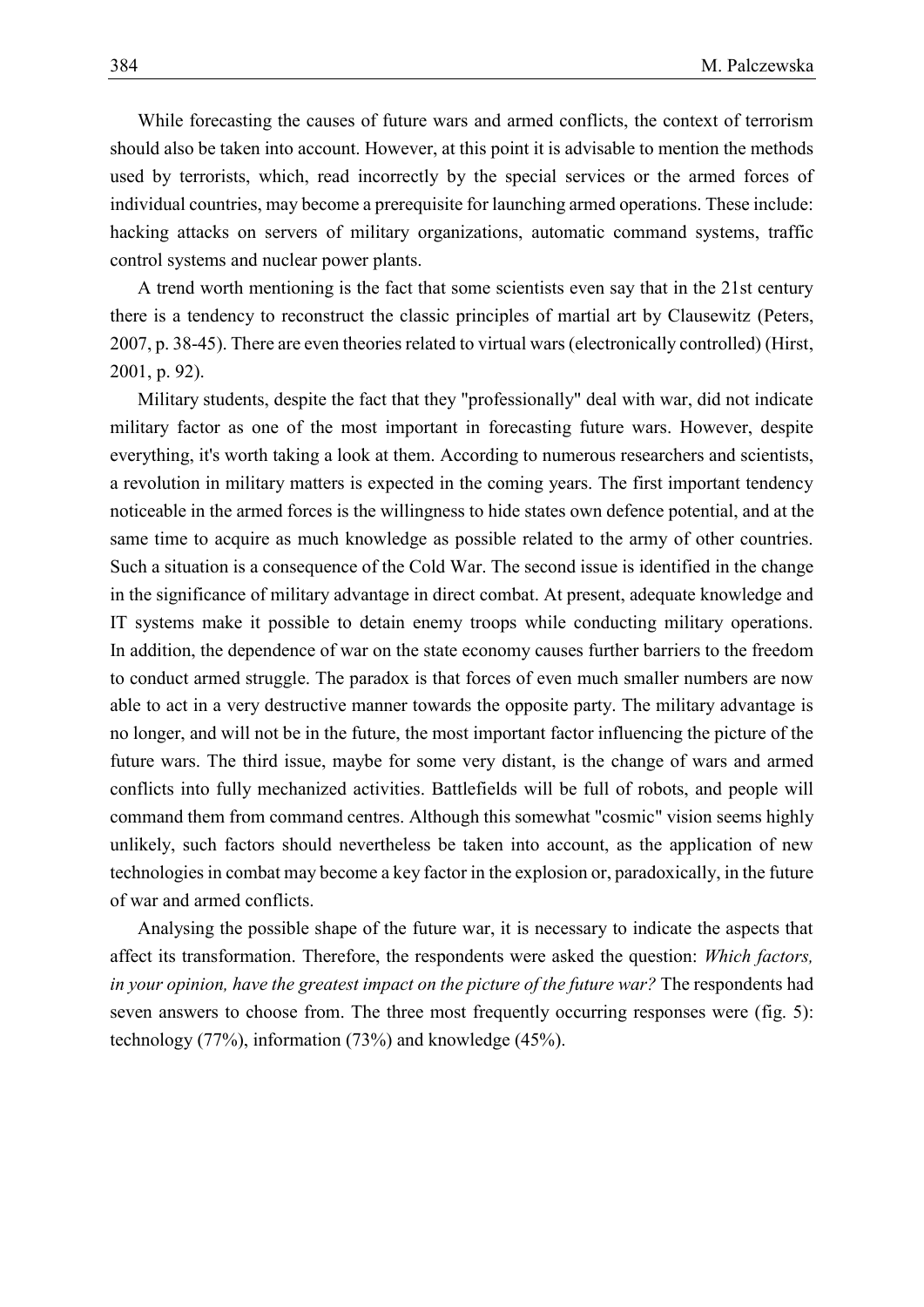

2 **Figure 5.** *Which factors, in your opinion, have the greatest impact on the picture of the future war?* Source: own study based on research.

4 Among the mentioned aspects affecting the picture of the future war, the technology and 5 the professionalization of the army were also pointed out. It can be predicted that a lot of new equipment will be available to the soldiers. It would be a truism to say that the man is the most important. The preparation of the soldiers will therefore also cover their psyche to make them immune to anything that might harm them. Such a prepared warrior will have greater efficiency and effectiveness, which will cause that everything that will be spent on them will effect properly.

Another factor is information. In times when the information environment is based on speed, ubiquity and numerous correlations, the impact of acquiring and transmitting information is a challenge for understanding future war. However, it should be noted that the information environment carries the threat of mixing facts with fiction, truth with a lie, 15 knowledge with assumptions. Such activities may lead to numerous conflicts in the future, although not always in a military context.

17 The power of information in today's and tomorrow's world, including its economic, diplomatic, technological and other forms, leads to an increase in the role of states that are in 19 possession of the given information. This applies mainly to international leadership, in the context of the possibility of using information against other entities, and thus realizing its own strategic goals.

 Knowledge is one of the most important factors indicated by the respondents, which will influence the shape of the future war. Now and in the future (also military) has the best knowledge. In addition to information that is its component, it is immaterial and impossible to evaluate directly with weapons. Knowledge, which nobody has yet had, is the most important. Many years of research by various scientists on a phenomenon that seems impossible to apply to anything comes to mind. Some scientists and researchers say that the increase in the privatization of the defence industry results from the liberalization of the market and the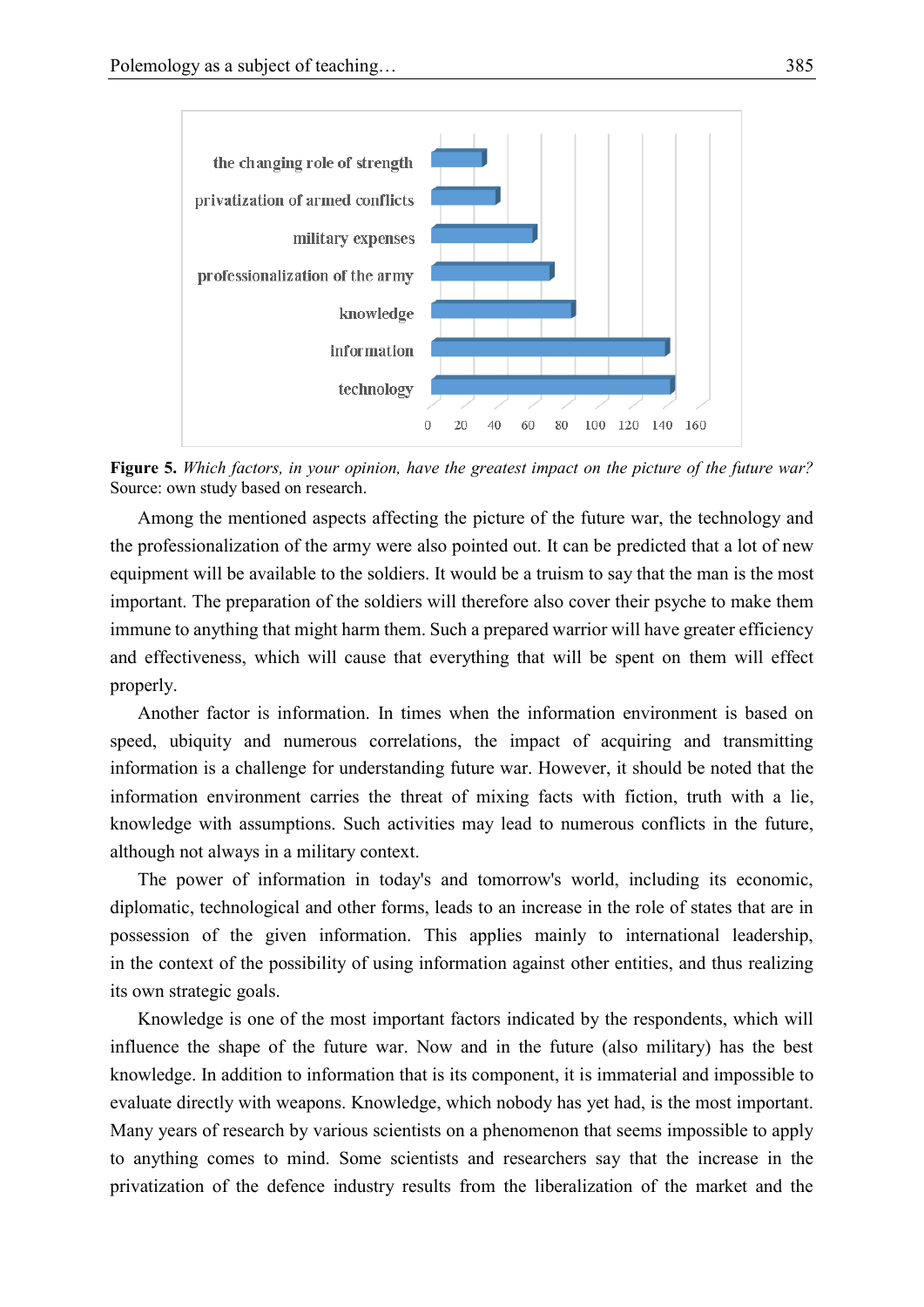emergence of outsourcing services. In addition, as a result of the decrease in the number of 2 professional soldiers, there is no need for as much weaponry as in the past (Mohlin, 2006,  $p. 154$ .

> Armed forces have usually been the sponsor of advances in technology. We can mention 5 here for example GPS, Internet, communication satellites or fast processors. All these innovations went into everyday use from the army. There is still a trend in which world-class scientists and engineers cooperate with representatives of arms industries and governments 8 interested in new weapons and defence systems. It is even believed that just as the First World War has accelerated car technology, the war on terrorism will accelerate the development of automatics and robot technology. However, it should be noted that all military orders constitute a specific driver of technical and technological progress.

> Wars and armed conflicts are enshrined in the coexistence of states. They are the result of 13 the clash of various interests. Without mechanisms for the peaceful resolution of disputes and international conflicts, the world would still be ruled by force as the potential of states. The modern international order was based to a greater extent on the strength of the argument. 16 In practice, each system is required to develop such methods and means for resolving disputes 17 and conflicts, so that they do not pose a threat to international order and stability.

> The highly complex nature of modern conflicts has caused a need for a new look and 19 approach to ways of ensuring international peace and security, and thus a change of views on 20 the use of military structures for this purpose. In addition, the need to quickly respond to 21 security threats and difficulties in solving conflict situations through diplomatic and political means has made peace-keeping missions seen in the military context increasingly important.

# 23 **4. Conclusion**

24 Polemological knowledge about war and armed conflicts, in addition to theoretical aspect, has also an important practical side. It is associated with the belief that reality (social world) is 26 multidimensional and its understanding should take into account the different contexts and perspectives. Therefore, the development of polemology should be based on mutual, effective 28 cooperation of various sciences, domains and scientific disciplines (while maintaining the specificities of individual scientific disciplines).

The results of empirical research also showed that polemology in its research should have a purposeful character. Such a belief leads to a dialogue in science, stimulation of creative imagination, the result of which may be: discovering original and currently important polemological problems; creating new interdisciplinary research projects; creating alternative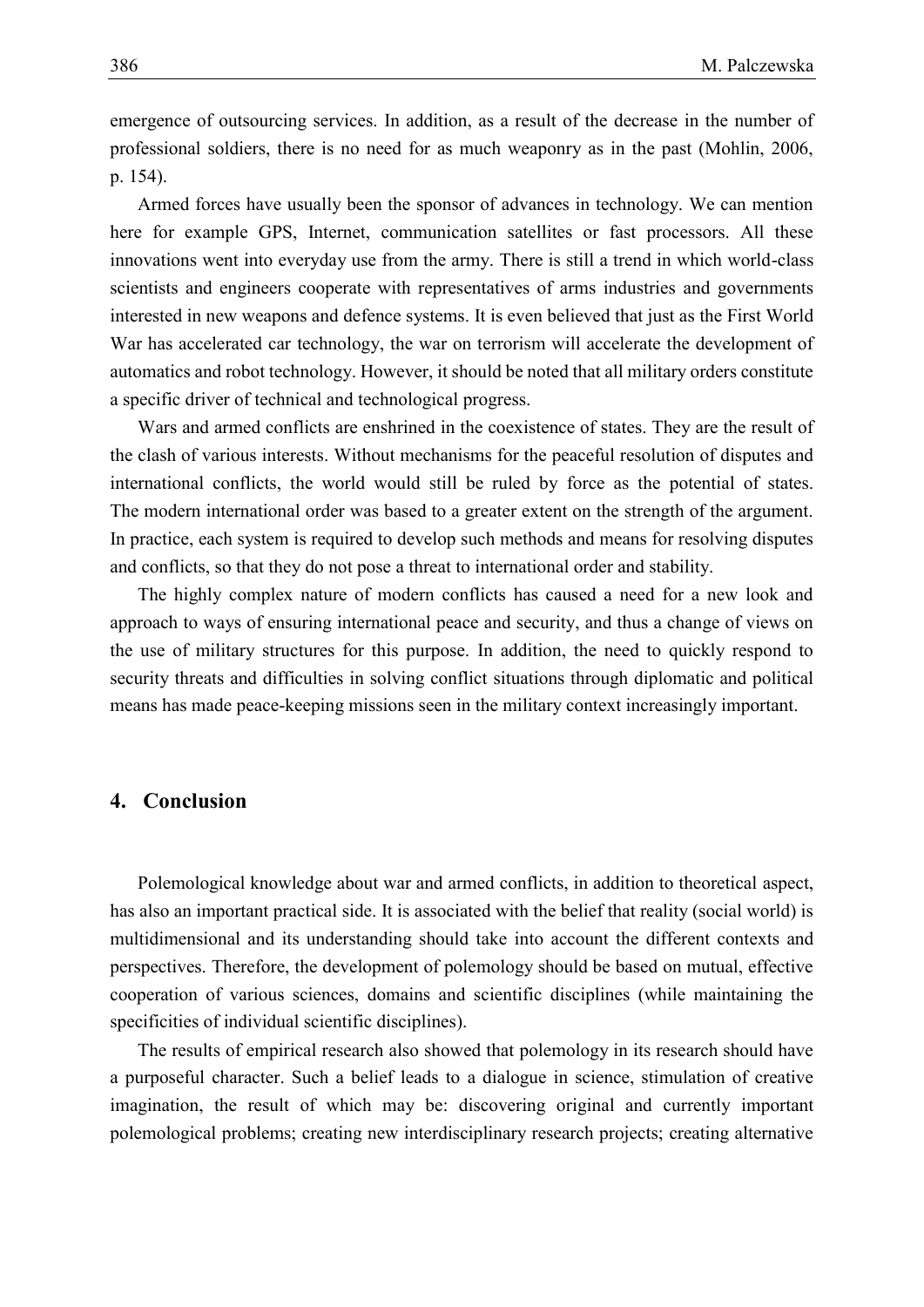practical solutions; setting directions of changes in science (creation of new fields and scientific disciplines).

The presented research shows a general approach to practicing science  $-$  it should have an interdisciplinary character. There are many indications that currently practicing any scientific discipline requires companion knowledge in the field of other scientific disciplines. 6 Conclusions from the conducted research can be used in the sphere of theory and practice and as tips for further research, including indicators in the formula of interdisciplinary projects.

### 8 **Acknowledgements**

Publication is an effect of project under the Ministry of National Defence Republic of Poland Program – Research Grant.

## 11 **References**

- 12 1. Aristotle (2011). *Polityka*. Warsaw: PWN.
- 13 2. Bloch, J. (1900). *Przyszła wojna pod względem technicznym, ekonomicznym i politycznym,* 14 *V.* Kraków.
- 15 3. Bloch, J.G. (2005). *Przyszła wojna pod względem technicznym, ekonomicznym i politycznym*. Warsaw: PISM. CD-appendix.
- 17 4. Clausewitz, C. (1995). *O wojnie*. Lublin: Publisher TEST.
- 18 5. Fryc, M. (2009). *Wojna. Współczesne oblicze*. Toruń: MADO.
- 19 6. Gałganek, A. (1985). Polemologia jako krytyka peace research*. Studies Of Political*  20 *Science, 3-4,* 75-76.
- 21 7. Grotius, H. (1957).*O prawie wojny i pokoju.* Warsaw: National Scientific Publisher.
- 8. Hirst, P. (2001). *War and power in the 21<sup>st</sup> century*. Padstow, Cornwall: Blackwell Publishers Inc.
- 24 9. Huzarski, M. (2012). Polemologiczne aspekty nauk o bezpieczeństwie*.* In: *Metodologia*  25 *badań bezpieczeństwa narodowego, III.* Warsaw: National Defence University.
- 26 10. Kostecki, W. (2012). *Bezpieczeństwo międzynarodowe w XXI wieku.* Warsaw: Publisher Poltext.
	- 28 11. Mohlin, M. (2006). Private military companies: a new strategic tool? In: T. Jeppson, 29 E. Mikkola (eds.), *Perspectives on the evolving nature of military power.* Helsinki: Department of Strategic and Defence Studies.